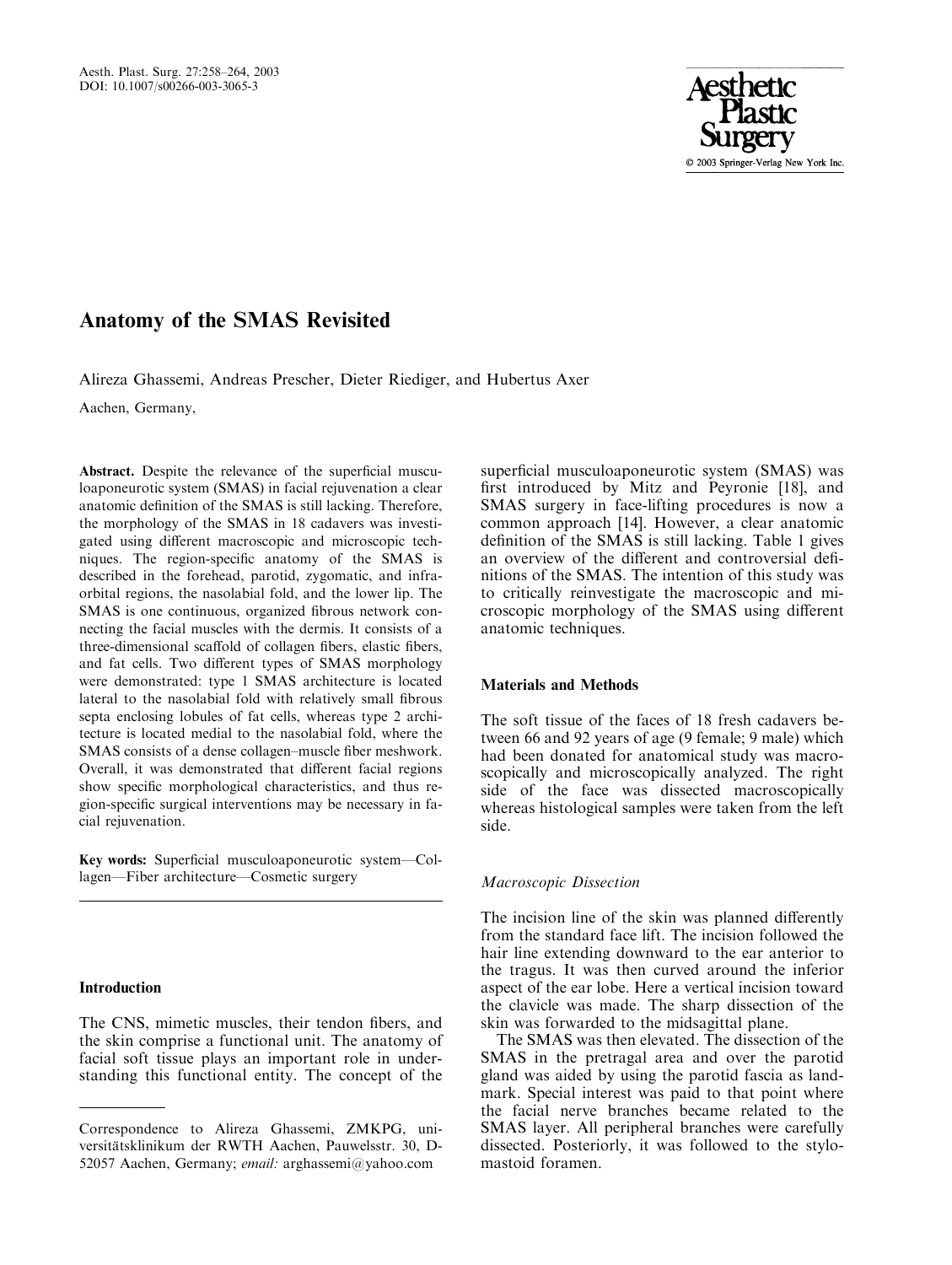#### Table 1. Definitions of the SMAS

| Definition                                                                                                                                                                                                                                | Reference |
|-------------------------------------------------------------------------------------------------------------------------------------------------------------------------------------------------------------------------------------------|-----------|
| Superficial fascia or tela subcutanea                                                                                                                                                                                                     | $[9]$     |
| SMAS: continuous fibrous net sending several extensions out to the dermis;<br>comprises all the attachments from the facial muscles to the dermis; in continuity<br>with the posterior part of the frontalis muscle and with the platysma | $[18]$    |
| SMAS: Fascia superficialis Fascia parotidea: fibrous degenerated<br>platysma continuous with the platysma                                                                                                                                 | $[15]$    |
| SMAS: distinct fibromuscular layer composed of the platysma muscle,<br>parotid fascia and fibromuscular layer covering the cheek                                                                                                          | [27]      |
| Layers of face:<br>1. Skin<br>2. Subcutaneous fat.                                                                                                                                                                                        | $[24]$    |
| 3. Superficial fascia (SMAS): extension of the superficial cervical fascia<br>4. Mimetic muscles                                                                                                                                          |           |
| 5. Deep facial fascia (parotidomasseteric fascia)                                                                                                                                                                                         |           |
| 6. Retaining ligaments                                                                                                                                                                                                                    |           |
| Layers of face:<br>1. Dermis                                                                                                                                                                                                              | [8]       |
| 2. Fascial fatty layer: subcutaneous tissue with dense network of fibrous septa<br>3. SMAS: distinct musculoaponeurotic layer in continuity with the platysma                                                                             |           |
| 4. Separate parotid fascia                                                                                                                                                                                                                |           |
| Three layers of SMAS:<br>1. Layer of SMAS fascia superficial to musculature<br>2. Layer of muscle                                                                                                                                         | $[7]$     |
| 3. Deep layer of the SMAS extensively attached to the skeleton                                                                                                                                                                            |           |
| Skin is connected to SMAS by fibrous septa and SMAS has<br>intimate connections to mimetic muscles; the SMAS is a<br>composite tissue comprising collagen, elastin, fat cells, and interstitial fluid                                     | $[12]$    |

# Histologic Preparation

Six distinct locations of the face were defined for histologic samples (Fig. 1): forehead, parotid, zygomatic, and infraorbital region, nasolabial fold, and lower lip. For comparison with the subcutaneous morphology of the body, additional samples were taken from the deltoid region, which was arbitrarily selected. Two tissue blocks of  $0.5 \times 3$  cm were cut out of the faces at each of these locations and fixed in 4% buffered formalin solution for 1 week. The first block was embedded in paraffin and sliced at 10  $\mu$ m. The sections were stained with a modified Masson– Goldner's trichrome stain, eosin–hematoxylin, and resorcin–fuchsin for conventional microscopy. The second block was sectioned with a cryostat microtome at a thickness of 100  $\mu$ m. These sections were stained with picrosirius red (0.1 g sirius red F3B per 100 ml saturated aqueous picric acid; sirius red F3B, direct red 80, CI number 35780; Aldrich Chemie, Steinheim, Germany) and with eosin. The picrosirius staining selectively labels collagen fibers [16] and enhances the birefringent properties of collagen fibers used for polarization microscopy (Leica TCS IRBE). The eosin stain has fluorescent properties and can be imaged with confocal laser scanning microscopy (Leica TCS NT, Leica Microsystems, Heidelberg, Germany). The confocal microscope allows the making of single optical sections through a fluorescent sample. Serial optical sections (a z-series) can be used to perform a 3D reconstruction of a volume and thus give information about the three-dimensional architecture of collagen fibers in the SMAS [2,3].

## Results

## Macroscopic Dissection

The subcutaneous fatty layer is of variable thickness and envelops the mimetic muscles. Anatomic dissection deep to the SMAS demonstrated a very thin layer anterior to the parotid gland. At this point the branches of the facial nerve became closely related to the SMAS and were in danger of being injured by sharp dissection. The cadavers, which were elderly, had delicate skin, scant subcutaneous tissue, and a thin SMAS. In most cases, the main trunk of the facial nerve bifurcated inside the parotid gland and then formed the facial plexus. The following branches were identified: temporal, zygomatic, buccal, marginal mandibular, and cervical.

## Histologic Description

For comparison of the morphology of the SMAS with the subcutaneous tissue of another part of the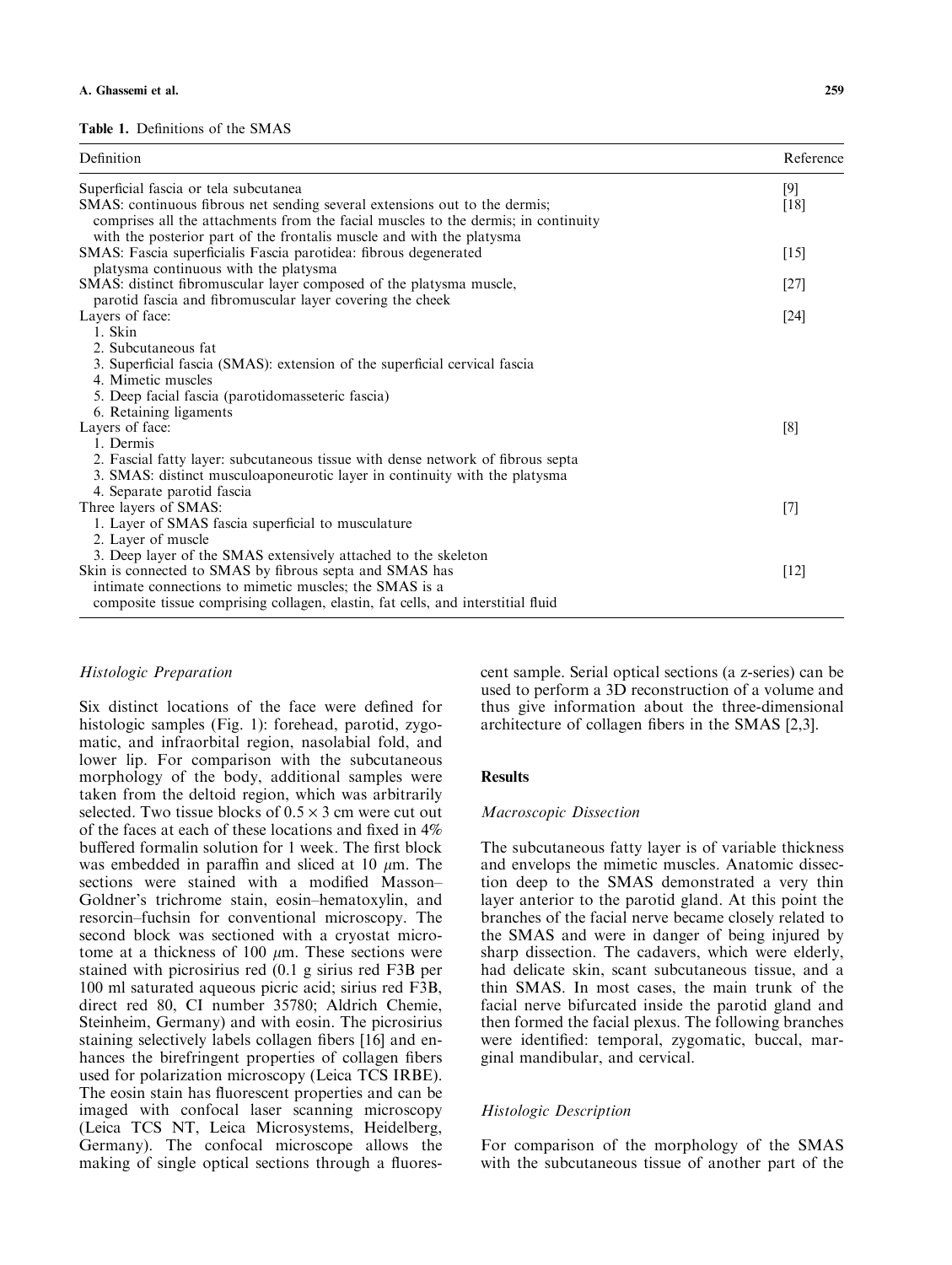

Fig. 1. Six locations of cross-sections for histological examination: I: forehead region, II: parotid region, III: zygomatic region, IV: infraorbital region, V: nasolabial fold, and VI: lower lip.

body samples were taken from the deltoid region (Fig. 2). The deltoid muscle is completely enveloped by a thick deltoid fascia which completely separates the subcutaneous tela from the muscle compartment. The subcutaneous tissue is separated by a few small fibrous septa which incompletely envelop large lobules of fat cells. In contrast, the subcutaneous morphology of the face is more organized than that of the body.

I: Forehead region. In the region of the forehead (Fig. 3) vertical fibrous septa consisting of elastic and collagen fibers anchor in the dermis of the skin. Few horizontal septa are found in this region. In the depth of the subcutaneous tissue a compact band of muscle constitutes the deep border of this compartment. The fibrous septa insert at the collagenous envelope of this muscle band which is part of the frontal belly of the occipitofrontalis muscle. In polarized light microscopy of thick histological sections, the three-dimensional architecture of the fibrous septa becomes apparent (Fig. 4). The fibrous septa surround lobules of fat cells which constitute distinct compartments of small fat pads. Few branches of nerves can be found in the depth of the subcutaneous tissue, most of them associated with muscle.

II: Parotid region. In the superficial part of the fatty layer of the tela subcutanea of the parotid region (Fig. 5) vertical septa are connected to the dermis of the skin forming a superficial architecture of rectangular lobules of fat cells. In contrast, in the deeper part of the subcutaneous connective tissue more horizontal septa are found enveloping larger, flat lobules of fat cells. Thus, the subcutaneous tissue is divided into a superficial and a deep architectural zone. Nevertheless, the fibrous septa form a continuous network of fibers. The deep border of the tela subcutanea consists of the parotid fascia, which is also built from horizontal fibrous septa, but can be easily separated from the subcutaneous septa. No skeletal muscle fibers and only a few nerves were observed.

III: Zygomatic region. In the zygomatic region the architecture of the SMAS is similar to that of the parotid region (Fig. 6): superficially vertical and horizontal fibrous septa form rectangular fat lobules, whereas in the deeper layer the horizontal septa prevail and the fat lobules are flat. The fibrous septa are anchored in the periosteum covering the zygomatic bone or are attached to the zygomaticus major muscle. Nerve branches can be found in the fibrous septa in the deeper layer of the subcutaneous tissue.

IV: Infraorbital region. The infraorbital region is characterized by a compact band of the orbicularis oculi muscle which constitutes the deep border of the subcutaneous tissue (Fig. 7). Small vertical and horizontal fibrous septa connect the muscle with the skin and envelop large rectangular lobules of fat cells. More elastic fibers can be found in the superficial than in the basal septa and, superficially, the lobules of fat cells are larger than basally. In the middle of the subcutaneous tissue, small bundles of muscle fibers are attached to the fibrous septa. These are part of the orbicularis oculi muscle. Branches of nerves are found in the entire tela subcutanea, but they are mostly innervating muscle fibers.

V: Nasolabial fold. Here, two architectural patterns are adjacent to one another forming the nasolabial fold (Figs. 8 and 9). Lateral to the nasolabial fold small vertical fibrous septa envelop vertically oriented, tall lobules of fat cells. In the depth of the nasolabial fold lies the buccinator muscle, to which most nerve fibers are attached.

Medial to the nasolabial fold a completely different architecture can be seen: almost no fibrous septa and no fat lobules are found in the upper lip. In contrast, it consists of a meshwork of intermingled collagen and elastin fibers, skeletal muscle fibers, and fat cells. The muscle fibers reach directly to the dermis of the skin. Between these fibers many nerve branches can be observed throughout the tela subcutanea. The basal border of this compartment is a compact muscle, the orbicularis oris.

VI: Lower lip. In the lower lip the architecture of the subcutaneous tissue is quite similar to the upper lip (Fig. 10); a meshwork of connective tissue fibers, muscle fibers, and fat cells extend from the orbicularis oris muscle basally directly to the dermis.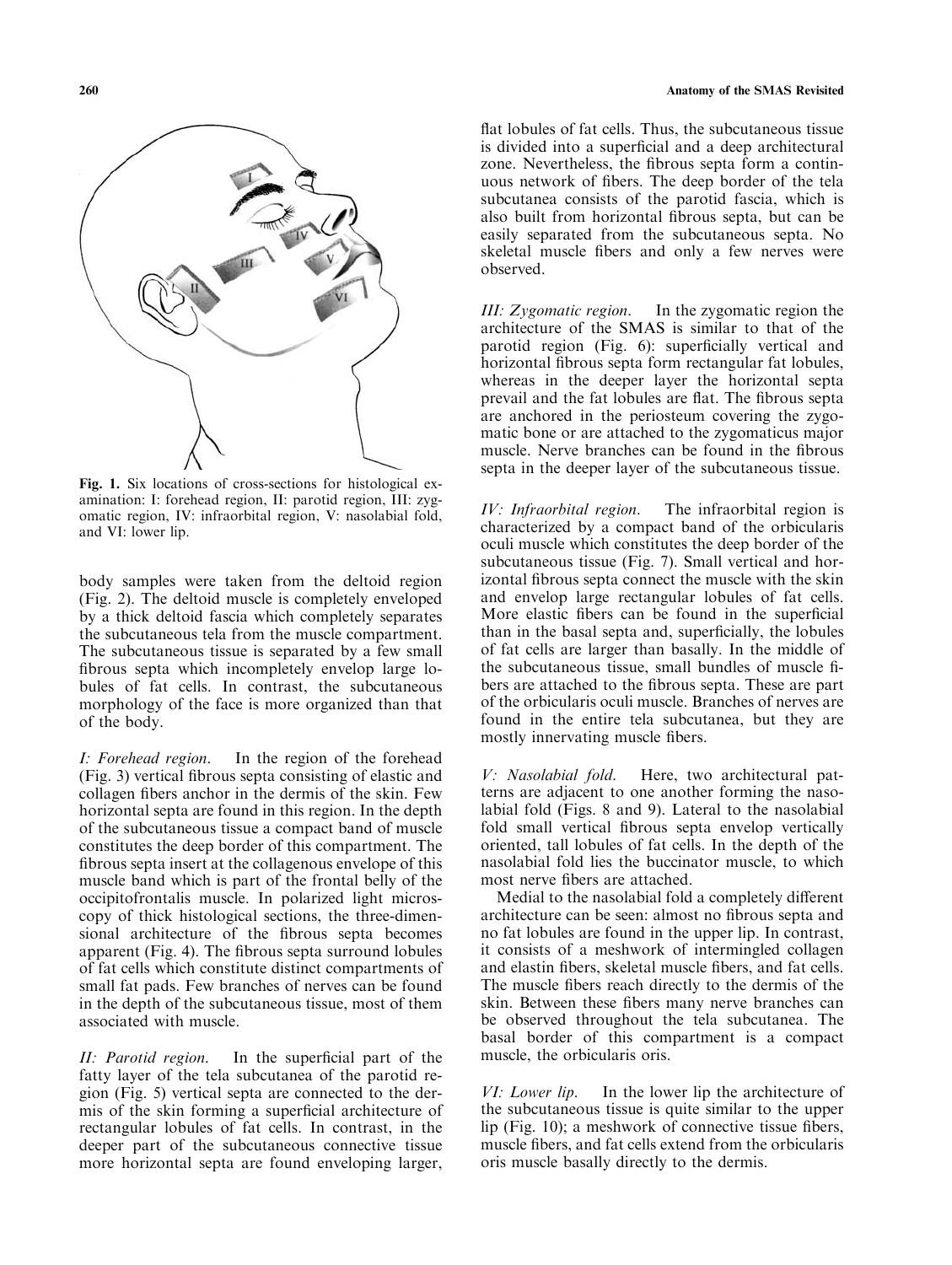

Fig. 2. Subcutaneous morphology of the deltoid region. The subcutaneous fat is completely separated from the muscle by the fascia. Masson–Goldner's trichrome, ×2.8.

- Fig. 3. Cross-section of the forehead region. Masson–Goldner's trichrome,  $\times 2.8$ .
- Fig. 4. Cross-section of the forehead region. Picrosirius red in polarized light,  $\times 2.8$ .
- Fig. 5. Cross-section of the parotid region. Masson–Goldner's trichrome,  $\times 2.8$ .
- Fig. 6. Cross-section of the zygomatic region. Masson–Goldner's trichrome,  $\times 2.8$ .
- Fig. 7. Cross-section of the infraorbital region. Masson–Goldner's trichrome,  $\times 2.8$ .

## **Discussion**

The subcutaneous fat of the body is completely separated from the muscle compartment by an investing layer of fascia enveloping all muscles of the body. In the face, however, the muscles have connections to the skin in order to enable the complex movements of the skin for facial expressions. Thus, the subcutaneous tissue plays a prominent functional role because it contains the tendon fibers of the facial muscles. The extraordinary functional importance of this subcutaneous compartment is reflected in the concept of the superficial musculo-aponeurotic system, the SMAS. Thus an anatomic definition of the SMAS must highlight its functional unity. We would suggest the following definition in accordance with Har-Shai et al. [12,13]:

The SMAS is one continuous and organized fibrous network in the face connecting the facial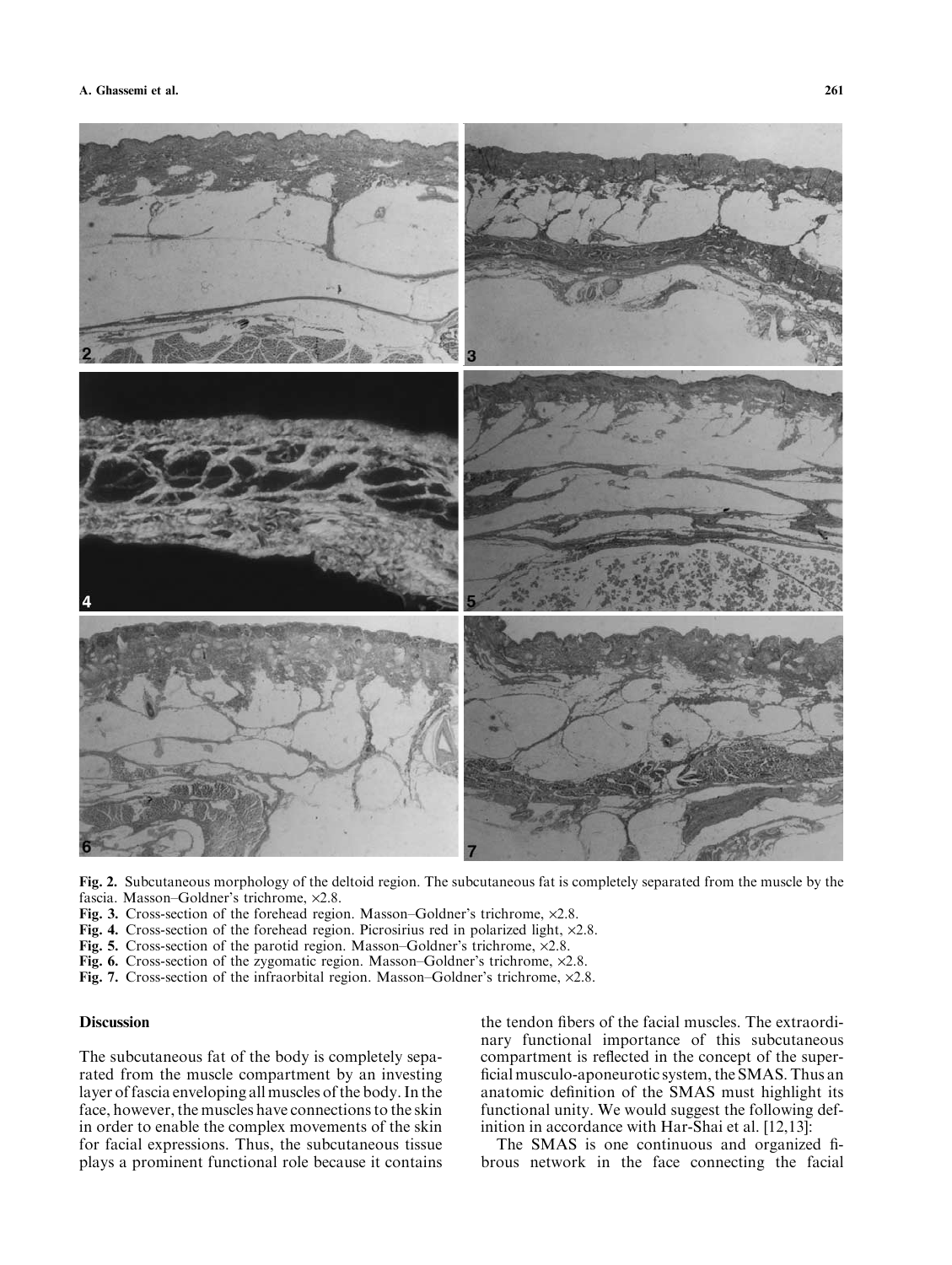



Fig. 8. Cross-section of the nasolabial fold. Masson–Goldner's trichrome,  $\times 2.8$ . Fig. 9. Cross-section of the nasolabial fold. Picrosirius red in polarized light,  $\times 2.8$ . Fig. 10. Cross-section of the lower lip. Masson–Goldner's trichrome,  $\times 2.8$ .



#### А

Fig. 11. Two models of SMAS architecture. (Top) Type 1 and (bottom) type 2.

muscles with the dermis and consists of a three-dimensional architecture of collagen fibers, elastic fibers, fat cells and muscle fiber.

Two different architectural models of the SMAS can be described (Fig. 11). Type 1: The common architecture in the posterior part of the face is a meshwork of fibrous septa which envelops lobules of fat cells. These lobules can act as small pads with viscoelastic properties [12,13]. The interconnecting fibrous network is anchored to the periosteum [19] (retaining ligaments) or connected to the facial muscles. The meshwork character of the collagen architecture has dynamic properties. This kind of SMAS morphology was found in the forehead, in the parotid, zygomatic, and infraorbital regions, and in the lateral part of the nasolabial fold. Here an abrupt border to a second kind of SMAS architecture was observed.

Type 2: This second architectural model is a meshwork of intermingled collagen and elastic fibers and muscle fibers. The muscle fibers reach up to the dermis of the skin. Separate and distinct lobules of fat are not observed. Instead, fat cells are interposed between this collagen fiber–muscle meshwork. This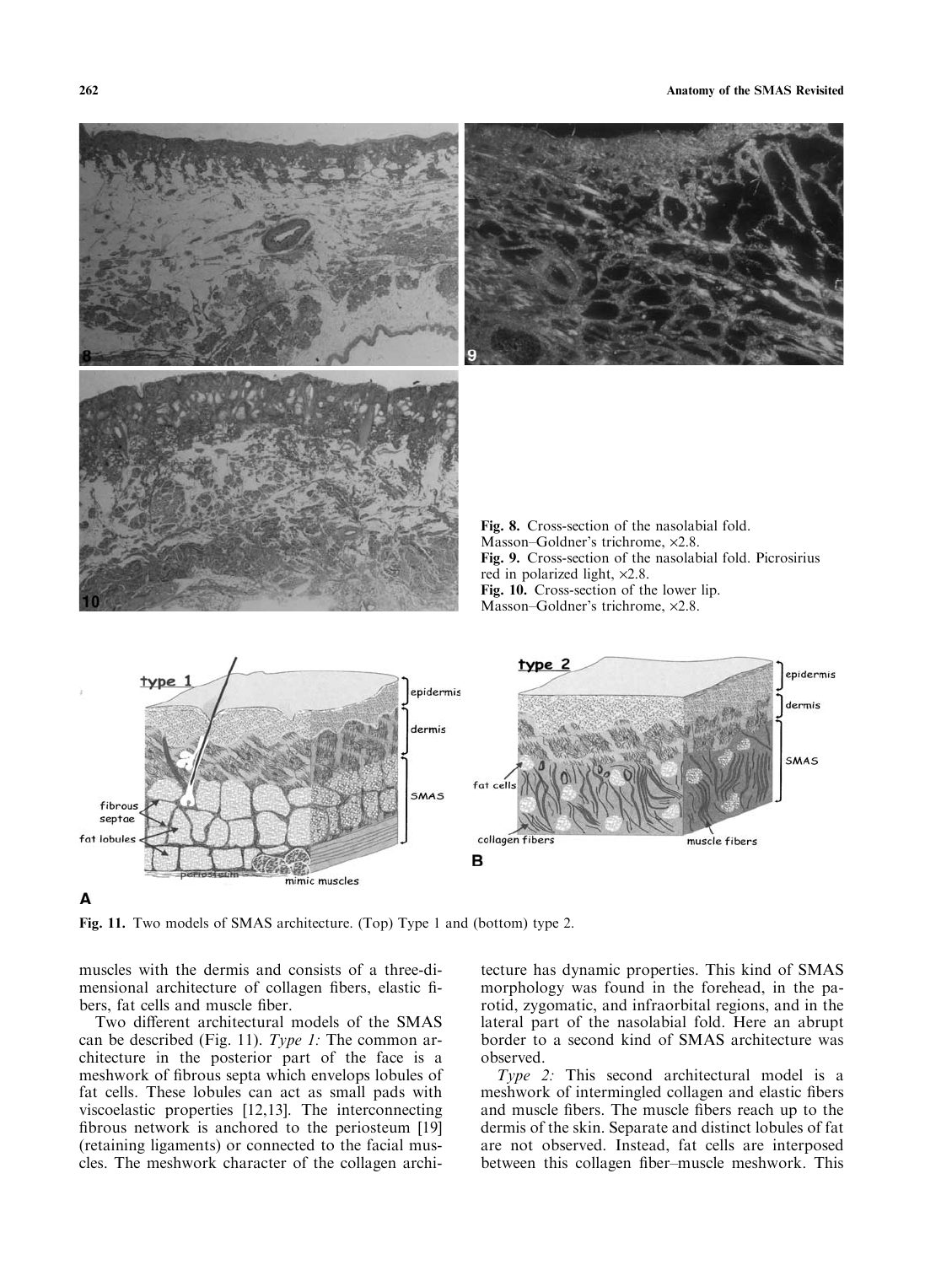type 2 SMAS morphology is found in the upper and lower lip, and here a specific function can be supposed. The complex meshwork of muscle fibers and collagen has a direct relationship to movements of the oral skin. Between the muscle fibers multiple nervous branches can be found demonstrating the high degree of innervations in this region. Besides its functional meaning the SMAS is a compartment which contains nerves and vessels. From a surgical point of view the facial nerve is of highest importance because lesions of the facial nerve have to be carefully avoided [4,6,25]. The facial nerve leaves the skull at the stylomastoid foramen and splits inside the parotid gland into its peripheral branches. These penetrate the parotid fascia, and at this point they become related to the SMAS. Generally, nerve fibers increase in number from the ear to the mouth, and anterior to the parotid gland they are located more superficially [1]. The proximity of the facial nerve to the deep layer of the SMAS at this point was first noted by Mitz and Peyronie [18] and was confirmed in this study in the histologic as well as the macroscopic preparations.

In addition, the SMAS constitutes a compartment through which vessels branch and connect before reaching the subdermal level [23]. These vessels supply the skin with blood, whereas the SMAS itself is less vascularized [28].

Overall, the anatomy of the SMAS is of high relevance to rejuvenation surgery. The goals of rhytidectomy in a functional-anatomic sense are elevation, mobilization, and repositioning of facial soft tissues. Based upon the anatomic relationships of the SMAS, a variety of face-lifting techniques have been developed in the past decades: sub-SMAS [20], extended sub-SMAS [17], sub-periosteal [22], deep-plane [10], composite [11], multiplane [5,26] rhytidectomy, and several more, discussion of which is beyond the scope of this article. Nevertheless, the zone which provides the greatest challenge for facial rejuvenation is the nasolabial fold [17,21]. This region is anatomically characterized by the abrupt change between type 1 and type 2 of SMAS architecture with the nasolabial fold as a line of juncture of two skin territories [28]. Thus type 1 of SMAS architecture is located lateral to the nasolabial fold with relatively small fibrous septa, while medially the SMAS consists of a dense collagen– muscle–fiber meshwork (type 2). These two architectures have distinct biomechanical properties. The type 2 architecture confers a firm connection of the facial muscles to the skin of the lips, and thus directly influences the complex movements of the mouth. In contrast, the type 1 architecture lateral to the nasolabial fold is more susceptible to the aging process.

#### Summary

A better understanding of facial anatomy and histology may facilitate rejuvenation of the facial tissue. Since different facial regions show specific morphological characteristics, region-specific interventions may be necessary. It means we may have to use different rejuvenation techniques anterior and posterior to the nasolabial fold to have a long-lasting result without injury to such important structures as the facial nerve.

Analysis of patients' age and gender may shed light on the possible differences in flaccidity of the integument.

Acknowledgements We thank Anita Agbedor and Petra Ibold for their technical assistance, and Wolfgang Graulich, who drew Fig. 1 and 11. This work was supported by grants of the RWTH Aachen (START program).

#### References

- 1. Adamson JE, Toksu AE: Progress in rhytidectomy by platysma SMAS rotation and elevation. Plast Reconstr Surg 68:23–33, 1981
- 2. Axer H, Keyserlingk DGv, Prescher A: Collagen fibers in linea alba and rectus sheaths: I. General scheme and morphological aspects. J Surg Res 96:127-134, 2001
- 3. Axer H, Keyserlingk DGv, Prescher A: Collagen fibers in linea alba and rectus sheaths: II. Variability and biomechanical aspects. J Surg Res 96:239–245, 2001
- 4. Baker DC, Conley J: Avoiding facial nerve injuries in rhytidectomy. Anatomical variations and pitfalls. Plast Reconstr Surg 64:781–795, 1979
- 5. Baker SR: Triplane rhytidectomy. Arch Otolaryngol Head Neck Surg 123:1167–1172, 1997
- 6. Campiglio GL, Candiani P: Anatomical study on the temporal fascial layers and their relationship with the facial nerve. Aesth Plast Surg 21:69-74, 1997
- 7. Fuleihan NS: The nasolabial fold and the SMAS. Plast Reconstr Surg 94:1091–1093, 1994
- 8. Gosain AK, Yousif NJ, Madiedo G, Larson DL, Matloub HS, Sanger JR: Surgical anatomy of the SMAS: a reinvestigation. Plast Reconstr Surg 92:1254-1263, 1993
- 9. Gray H: Anatomy of the human body, 25th ed. Lea & Febiger, Philadelphia, p 352, 1949
- 10. Hamra ST: The deep-plane rhytidectomy. Plast Reconstr Surg 86:53–61, 1990
- 11. Hamra ST: Composite rhytidectomy. Plast Reconstr Surg 90:1–13, 1992
- 12. Har-Shai Y, Bodner SR, Egozy-Golan D, Lindenbaum ES, Ben-Izhak O, Mitz V, Hirshowitz B: Mechanical properties and microstructure of the superficial musculoaponeurotic system. Plast Reconstr Surg 98:59–70, 1996
- 13. Har-Shai Y, Bodner SR, Egozy-Golan D, Lindenbaum ES, Ben-Izhak O, Mitz V, Hirshowitz B: Viscoelastic properties of the superficial musculoaponeurotic system (SMAS): a microscopic and mechanical study. Aesth Plast Surg 21:219–224, 1997
- 14. Honig JF: Concepts of face-lifting. State of the art. Mund Kiefer GesichtsChir 1Suppl 1:S21–S26, 1997
- 15. Jost G, Levet Y: Parotid fascia and face lifting: a critical evaluation of the SMAS concept. Plast Reconstr Surg 74:42–51, 1984
- 16. Junqueira LCU, Bignolas G, Brentani RR: Picrosirius: Staining plus polarization microscopy, a specific